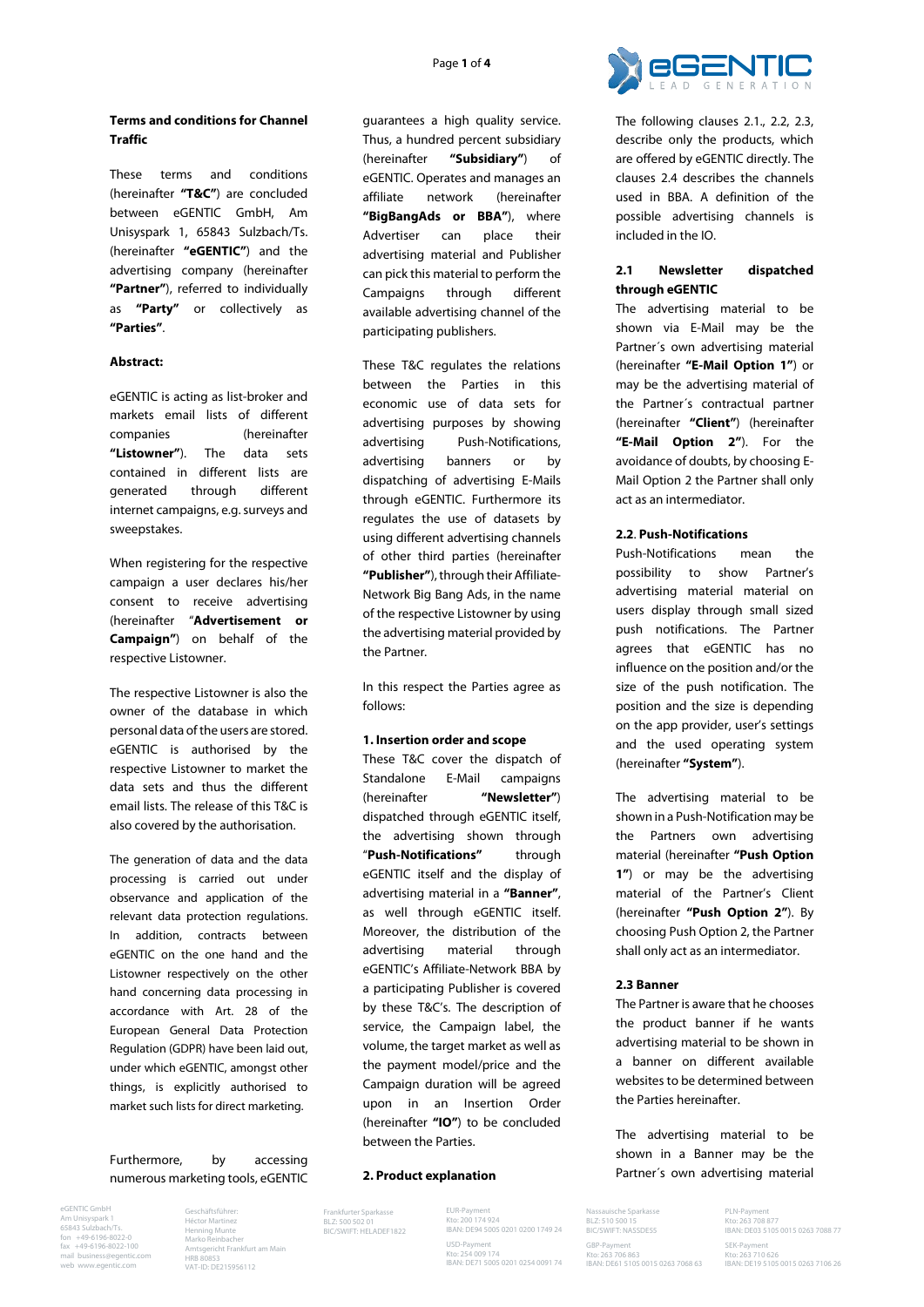

(hereinafter **"Banner Option 1"**) or may be the advertising material of the Partner´s Client (hereinafter **"Banner Option 2"**). For the avoidance of doubts, by choosing Banner Option 2 the Partner shall only act as an intermediator.

## **2.4 Distribution of the advertising material through BBA**

The Partner can decide, if his advertising material shall be distributed through BBA and one of the participating Publisher Distribution means, the Partner has in the IO the possibility to choose, that his advertising material shall be placed in BBA. The partner can choose between different advertising channels. The Partner can choose between one, several and all, possible channels.

Moreover, the advertising material to be shown via BBA may be the Partner´s own advertising material (hereinafter "**Affiliate Option 1"**) or the advertising material of its client (hereinafter **"Affiliate Option 2"**). By choosing Affiliate Option 2, the Partner (in regard to its client) and eGENTIC (in regard to BBA) shall act as intermediators.

After conclusion of the respective IO, the advertising material will be placed in BBA by eGENTIC. For each BBA Campaign a separate IO has to be issued

# **3. Obligations of eGENTIC when dispatching Newsletter through eGENTIC**

**3.1** For the dispatch eGENTIC shall only allow using data sets of its own database if an advertising consent has been granted by the respective user for the benefit of the respective Listowner during the registration process. Hereby the Partner permits/accepts the lead generation and is not able to derive any other claims.

**3.2** eGENTIC will only allow using data sets if the consent of the user to accept advertising given at the registration process is – to

eGENTIC GmbH Am Unisyspark 1 65843 Sulzbach/Ts. fon +49-6196-8022-0 fax +49-6196-8022-100 mail business@egentic.com web www.egentic.com

Geschäftsführer: Héctor Martinez Henning Munte Marko Reinbacher Amtsgericht Frankfurt am Main HRB 80853 VAT-ID: DE215956112

eGENTIC's knowledge – still valid at the time when the advertising email is to be dispatched and the consent has not extinguished in the meantime – possibly, because the user has revoked.

## **4. Obligation of eGENTIC by Push Notifications**

**4.1** For showing the advertising material in Push-Notifications eGENTIC shall only allow using data sets where an advertising consent has been granted by the respective user for the benefit of the respective Listowner.

This consent has been granted by the respective user through accepting the placing of specific advertising cookies in his used operating system; the placement of such cookies depends exclusively on whether this is allowed and enabled in the settings of the system used by the user.

**4.2** eGENTIC shall ensure that the Push-Notifications with the advertising material of the Partner will only be shown to user whose consent is still valid

## **5. Obligation of eGENTIC by Banner**

**5.1** eGENTIC shall ensure that the advertising material delivered by the Partner is shown in a correct manner.

**5.2** eGENTIC is not allowed to change the advertisement delivered in his own discretion. In cases of objections regarding the technical implementation, eGENTIC shall contact the Partner and the Parties shall agree on possible amendments.

# **6. Obligation of eGENTIC by placing advertising material in BBA**

**6.1** eGENTIC place the advertising material in BBA as provided and specified by the Partner itself. eGENTIC does not assess the advertising material provided by the Partner. In particular, there will be

Frankfurter Sparkasse BLZ: 500 502 01 BIC/SWIFT: HELADEF1822

EUR-Payment Kto: 200 174 924 IBAN: DE94 5005 0201 0200 1749 24 USD-Payment Kto: 254 009 174 IBAN: DE71 5005 0201 0254 0091 74

Nassauische Sparkasse BLZ: 510 500 15 BIC/SWIFT: NASSDE55 GRP-Paym Kto: 263 706 863 IBAN: DE61 5105 0015 0263 7068 63

PLN-Pay Kto: 263 708 877 IBAN: DE03 5105 0015 0263 7088 77 SFK-Payme Kto: 263 710 626 IBAN: DE19 5105 0015 0263 7106 26

no legal review and no further approval-process of the advertising material provided by the Partner.

**6.2.** In case of any short-dated changes of the Advertising Material, eGENTIC shall communicate those changes in BBA as soon as possible and with undue delay.

**6.3** eGENTIC shall ensure that the advertising material provided by the Partner, is shown in a correct manner, independently of what channel shall be used.

**6.4** eGENTIC shall handle billing, payment and tracking according to Point 9 of this T&C's.

### **7. Obligations of the Partner**

**7.1** The Partner ensures that the advertising provided by the Partner in connection with this T&Cs are in conformity with the law and do not violate third party rights. He guarantees that he will not use any advertising texts containing illegal content (e.g. any illegal, obscene, pornographic, violent, abusive, harassing and/or libelous content, material and/or information) in any form whatsoever and/or advertising for articles the distribution of which is entirely prohibited in the respective applicable target market/country (e.g. unauthorised gambling) or the distribution of which is subject to restrictions that were disregarded when sending the mails (e.g. FSK18, State Treaty on Gambling Advertising Prohibition) and/or in which third party rights, trademarks and/or copyrights were violated. Furthermore it is prohibited to advertise sweepstakes and any kind of advertising content referring to lead generation processes.

**7.2** As soon as the Partner becomes aware that a User has withdrawn his consent given during the generation process with respect to advertising, data protection law or for other reasons, so as to affect the validity of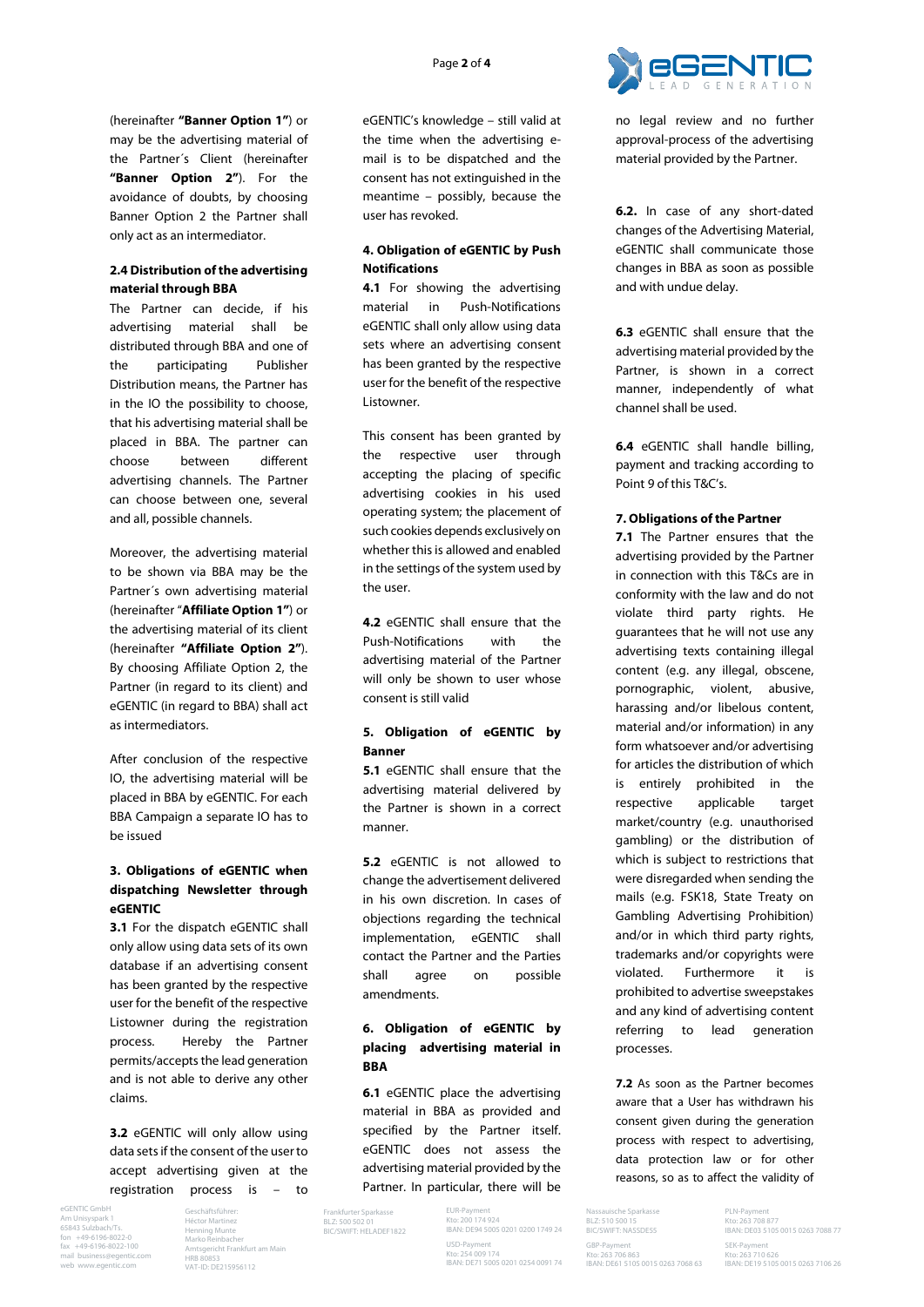

such consent, then the Partner must inform eGENTIC thereof immediately, but at latest on working days within 24 hours and on other days by 11:00 am on the subsequent working day. At the request of eGENTIC, the Partner must immediately prove, by presentation of a properly informative and written documentation, and at latest on working days within 24 hours and on others days by 11:00 am on the subsequent working day, that such an exercise of his rights by the user concerned has in fact occurred. For this purpose, in particular, the actual wording of the user in relation to the exercise of rights in question must be made available to eGENTIC. The Partner shall ensure that he receives the necessary information in order to comply with the above-mentioned obligations, and in particular, when he uses a service provider for contacting the user.

**7.3** Two (2) days prior to the date of transmission of the Newsletter, the start of the Push-Notification or put online the Banner, the Partner shall provide all advertising material and Tracking-URLs. The Partner shall communicate any changes and/or amendments of the provided advertisement without undue delay.

**7.4** The Partner accepts eGENTIC´s right to refuse any provided advertising material at any time without giving any reason.

**7.5** The Partner agrees with the use of his company logo, company name and/or lettering in the advertisement. Moreover, he agrees to serve the needs of the advertisement.

**7.6** Furthermore, hereby a respective nonexclusive, nontransferable and revocable right to use the Advertising Material for advertising purposes is also granted by the Partner to a Publisher in BBA, if the distribution of the advertising material shall by performed through BBA. The Partner expressly agrees to grant such a license to the Publisher. The Publisher is only entitled to use

eGENTIC GmbH Am Unisyspark 1 65843 Sulzbach/Ts. fon +49-6196-8022-0 fax +49-6196-8022-100 mail business@egentic.com web www.egentic.com

Geschäftsführer: Héctor Martinez Henning Munte Marko Reinbacher Amtsgericht Frankfurt am Main HRB 80853 VAT-ID: DE215956112

the Advertising Material for the chosen channel in the IO to the extent necessary.

**7.7** The Partner agrees, by choosing the product Affiliate, independently of the options, that a Publisher of BBA places the advertising material for its provided channel, as ordered by the Partner. Furthermore, the Partner agrees by choosing a channel where a direct contact to user happen (e.g. Newsletter, sms, etc.), that the Publisher contacts individuals of his own database. These user are not users of eGENTIC's database. The Partner accepts that eGENTIC is not responsible or can be made liable for the advertising consents of the users contained in Publisher's database.

**7.8** The Partner provides the advertising material for the channels and entitles the Publisher to use the advertising material during the time of the specific Campaign. eGENTIC has no influence regarding the transmission of rights of use

**7.9** Additionally if Option 2 of any of the products is selected, that means the Partner is acting as an intermediator in this regard, the Partner commits himself to impose by contract on his Client the obligations stated in this T&Cs, including without limitation to the subparagraphs 7.1 – 7.9 as well as  $8.1 - 8.3$ 

**7.10** Upon the issue of an order with Option 2 of any of the products, the Partner acting as an intermediator shall assign to eGENTIC all and any payment claims against his Client under the contract on which this claim is based. eGENTIC hereby accepts this assignment (assignment for security). eGENTIC will be entitled to disclose and claim this to the Partner's Client in the event that eGENTIC`s claim again the Partner has not been paid within the respective payment period stated in the invoice. The Partner agrees that this assignment is also valid, when his advertising material

Frankfurter Sparkasse BLZ: 500 502 01 BIC/SWIFT: HELADEF1822

EUR-Payment Kto: 200 174 924 IBAN: DE94 5005 0201 0200 1749 24 USD-Payment Kto: 254 009 174 IBAN: DE71 5005 0201 0254 0091 74

Nassauische Sparkasse BLZ: 510 500 15 BIC/SWIFT: NASSDE55 GRP-Paym Kto: 263 706 863 IBAN: DE61 5105 0015 0263 7068 63

PLN-Paym Kto: 263 708 877 IBAN: DE03 5105 0015 0263 7088 77 SEK-Payment Kto: 263 710 626 IBAN: DE19 5105 0015 0263 7106 26

shall be distributed through a Publisher in BBA.

**7.11** The Partner knows that the Subsidiary is owner and operator of BBA, not eGENTIC. Therefore, he agrees that with signing the respective IO he expressively consents to the use of the Advertiser Terms and Conditions (hereinafter "**AT&Cs**") of the Subsidiary. The Partner accepts that a participation in BBA is not possible without accepting Subsidiary's AT&Cs, which can be viewed under [www.egentic.com/termsandconditi](http://www.egentic.com/termsandconditions) [ons](http://www.egentic.com/termsandconditions)

**7.12** The Partner has the opportunity to provide eGENTIC with a blacklist. This blacklist is used to exclude users from the corresponding dispatch database. In such case, the partner agrees to comply with all related data protection requirements (e.g. to conclude a Data Processing Agreement).

### **8. Problem incidents**

**8.1** The Parties shall inform each other immediately if they gain knowledge that in a data record is the risk of an improper registration (e.g. unauthorised registration in the name of a third party) and/or the advertising consent has been revoked, withdrawn or a user asserts any other right. The data record in question will be blocked and no longer used, depending which right is asserted.

**8.2** In the case of legal recourse by a third party who doubts whether a declaration of consent is effective, the Parties shall promptly inform each other of the facts and coordinate possible further procedure.

**8.3** The Partner – also with reference to point 7.1 of this T&C - is responsible for the content and form of the advertising disseminated with the use of the data sets. Explicitly eGENTIC does not assess the advertising material provided by the Partner under legal aspects. If a third party seeks to